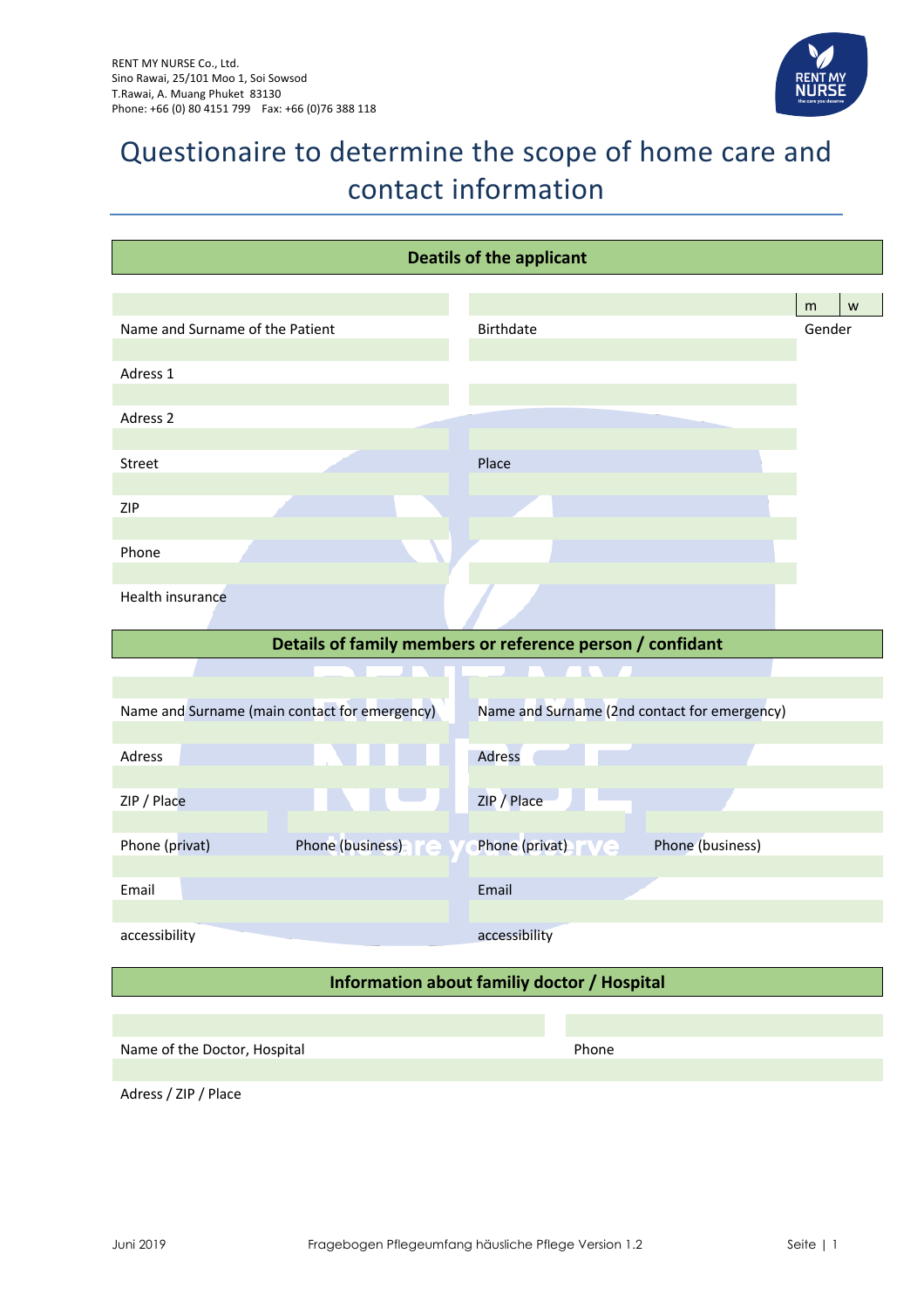

### **Voice and sleep behavior**

## **The language comprehension is: The sleep behavior is:** Completely preserved<br>
Largely obtained<br>
Limited<br>
Limited<br>
timited to gestures<br>
of the staying asleep problement of the staying asleep problement<br>
Completely bay and night revers<br>
Completely bay and night revers<br>
Completely Largely obtained  $\overline{Q}$  Difficulty falling asleep Limited **Staying asleep problems** Limited to gestures  $\Box$  Day and night reversal others **Need sleeping pills**

### **Remark:**

OOOO

|                        | <b>General care</b>                                                                                                                                         |                                                                                                                           |
|------------------------|-------------------------------------------------------------------------------------------------------------------------------------------------------------|---------------------------------------------------------------------------------------------------------------------------|
|                        | The term general basic care means all nursing measures that are necessary in the context of body care, nutrition,<br>mobilization and excretion.            |                                                                                                                           |
| <b>Belong to this:</b> |                                                                                                                                                             |                                                                                                                           |
| OOO                    | Body care, washing, showering or bathing<br>Foot and nail care<br>Support at the toilet<br>Changing incontinence material<br>Storage in bed, decubitus care | Change urinary catheter<br>Changing stoma bag<br>Put on compression stockings<br>Exercise, mobilization<br>No help needed |
| Remark:                | the care you deserve                                                                                                                                        |                                                                                                                           |
|                        |                                                                                                                                                             |                                                                                                                           |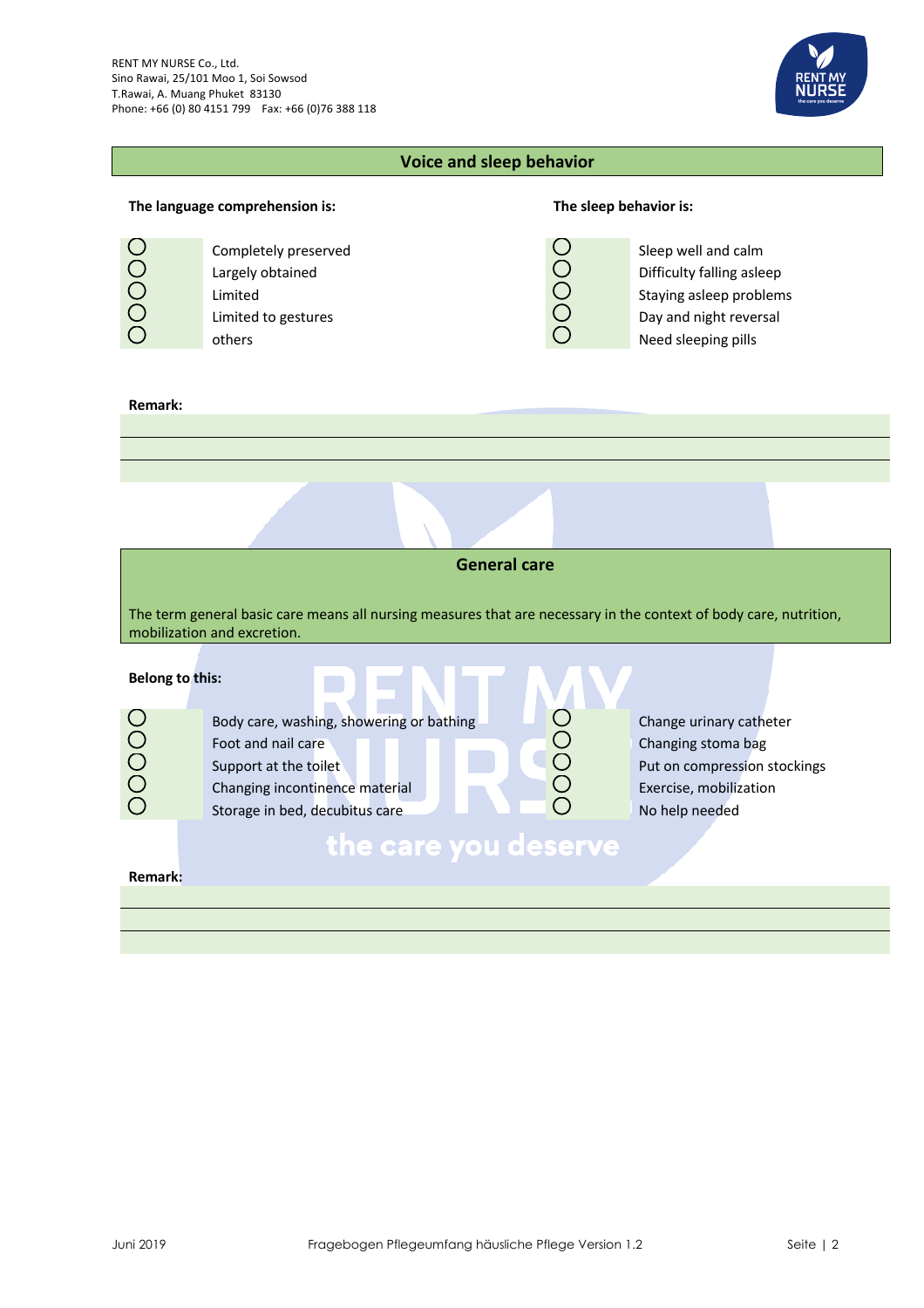

### **Treatment care**

Treatment care means medical measures that may only be carried out by qualified personnel.

### **Belong to this:**

| Provide, control and administer medication<br>Blood pressure, pulse, and breath control<br>Blood glucose testing<br>injections<br>Catheter insert and supply | Help with medical baths,<br>application of wrapping<br>Measures for respiratory therapy<br>wound care<br>Introduction of feeding tubes<br>No care necessary |
|--------------------------------------------------------------------------------------------------------------------------------------------------------------|-------------------------------------------------------------------------------------------------------------------------------------------------------------|
| Inhale, respiratory therapy                                                                                                                                  |                                                                                                                                                             |
|                                                                                                                                                              |                                                                                                                                                             |

### **Remark:**

I

|                     | <b>Food and Drink</b>                                    |
|---------------------|----------------------------------------------------------|
|                     | Do you need assistance by eating and drinking?           |
| OOOO                | Yes<br><b>No</b><br>Sometimes<br>No help needed          |
|                     | Need to follow a diet, if so, which? e care you deserve  |
| $\overline{O}$<br>O | No, i can eat all<br>Yes, I need a diet (please specify) |
| what                |                                                          |
|                     | Do you have a food allergy?                              |
|                     | No, or unknown to me                                     |
|                     | Yes (please specify)                                     |

Yes (please specify)

on what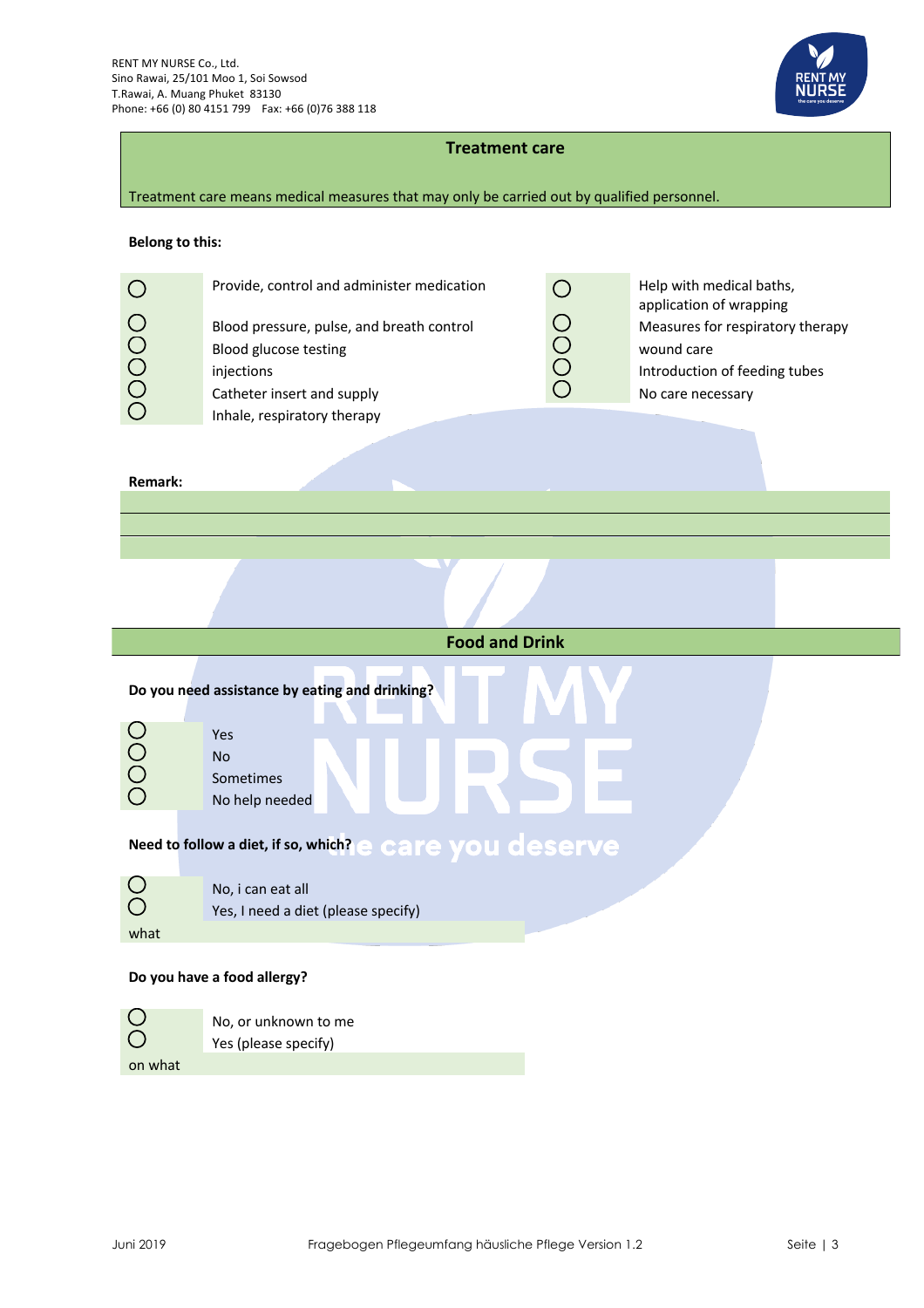

### **Medicaments**

### **What prescribed medication you need to take it ? (name of thr drug)**

| in the morning |  |
|----------------|--|
| at lunchtime   |  |
| in the evening |  |
| before sleep   |  |
| no medication  |  |

### **Do you have an allergy to specific drugs?**

| $\bigcirc$ | no. or unknown to me  |
|------------|-----------------------|
| $\bigcirc$ | yes, (please specify) |
| on what    |                       |

### **Monitoring and observation**

### **What controls were prescribed by the doctor?**

|                  | Creating a hydration or hydration balance |
|------------------|-------------------------------------------|
| $\left( \right)$ | Daily blood glucose measurement           |
| $(\ )$           | Multiple quick value control              |
| $\left( \right)$ | No controls necessary or prescribed       |
|                  | Other, please specify                     |

### **Remark:**